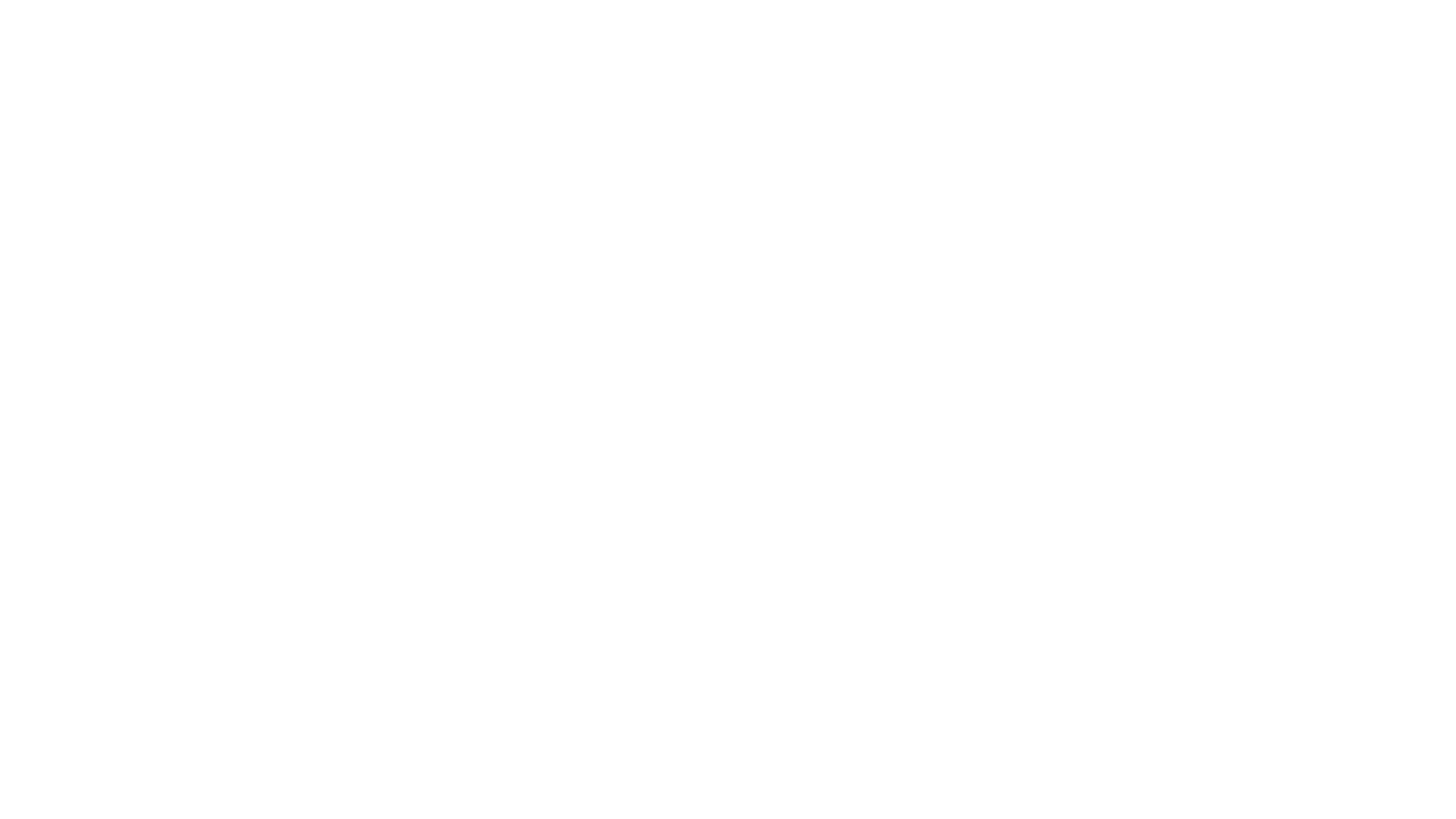#### **Common HR Rep Covid-19 Questions**

- 1. I have an employee who came into close contact with a family member, friend, or some other nonwork related exposure and has now tested positive or become symptomatic. What should I do?
	- If you know the contact is non-work related, the employee does **NOT** call Nurse Triage.
	- HR Rep or department designated employee should complete the Non-Work related contact tracing form.
	- If positive, employee and all close contacts should immediately follow the guidance located on My Metro>Covid19 Updates>Metro Guidance for Covid19.
	- Department is responsible for notifying close contacts and should not provide name of positive but simply state they have been identified as a close contact of a positive case and the date of their close contact.
- 2. I have an employee who was exposed to a positive coworker and was labeled as a close contact. What should I do?
	- Employee should be told to contact Nurse Triage Line between the hours of 8 AM 8 PM, 7 days a week at 1- 800-928-1341 and guidance can be found on MyMetro to provide the proper registration link. Nurse Triage will complete the First Report of Injury and Concentra will then contact them for a telemed visit if needed.
	- Employee should be provided guidance located on My Metro>Covid19 Updates>Metro Guidance for Covid19.
	- HR Reps should verify that employees are attending visits through the Concentra portal and should be following up with Concentra if the employee does not show up for a visit and follow up with the employee on the day of visit for status review.
- 3. I have an employee who tested with a home test or doesn't have proof of their test. How do I get proof of their test result?
	- Have the employee complete the Employee Test Reporting Form.
- 4. My employee tested with the Metro testing process and states that they didn't receive their test result. Should they contact Nurse Triage?
	- The employee should contact the HR Rep and they should contact metrohealthsafety@louisvilleky.gov. It's very important that employees provide correct information in the scheduling process so that test results are sent correctly.
- 5. My employee has tested and now has a test result. Should they contact Nurse Triage again if it is work related?
	- The employee ONLY contacts nurse triage for the initial notification. All follow up contacts should be with the HR Rep or Healthy at Work Coordinator. Test information should be provided to the HR Rep so that they can update metrohealthsafety@louisvilleky.gov, the information also needs to be provided to Concentra during the telemed visits. If the employee doesn't have a copy of the test to provide, the HR Rep should provide them with the **Employee Test Reporting Form.**
- 6. I work in a public protection agency and the employee has no known personal positive close contacts and no known work related positive close contacts but has tested positive or has begun to have symptoms. What should I do?
	- Employee should be told to contact Nurse Triage Line between the hours of 8 AM 8 PM, 7 days a week at 1- 800-928-1341.
- 7. I work in a nonpublic protection agency and the employee has no known personal positive close contacts and no known work related positive close contacts but has tested positive or has begun to have symptoms. What should I do?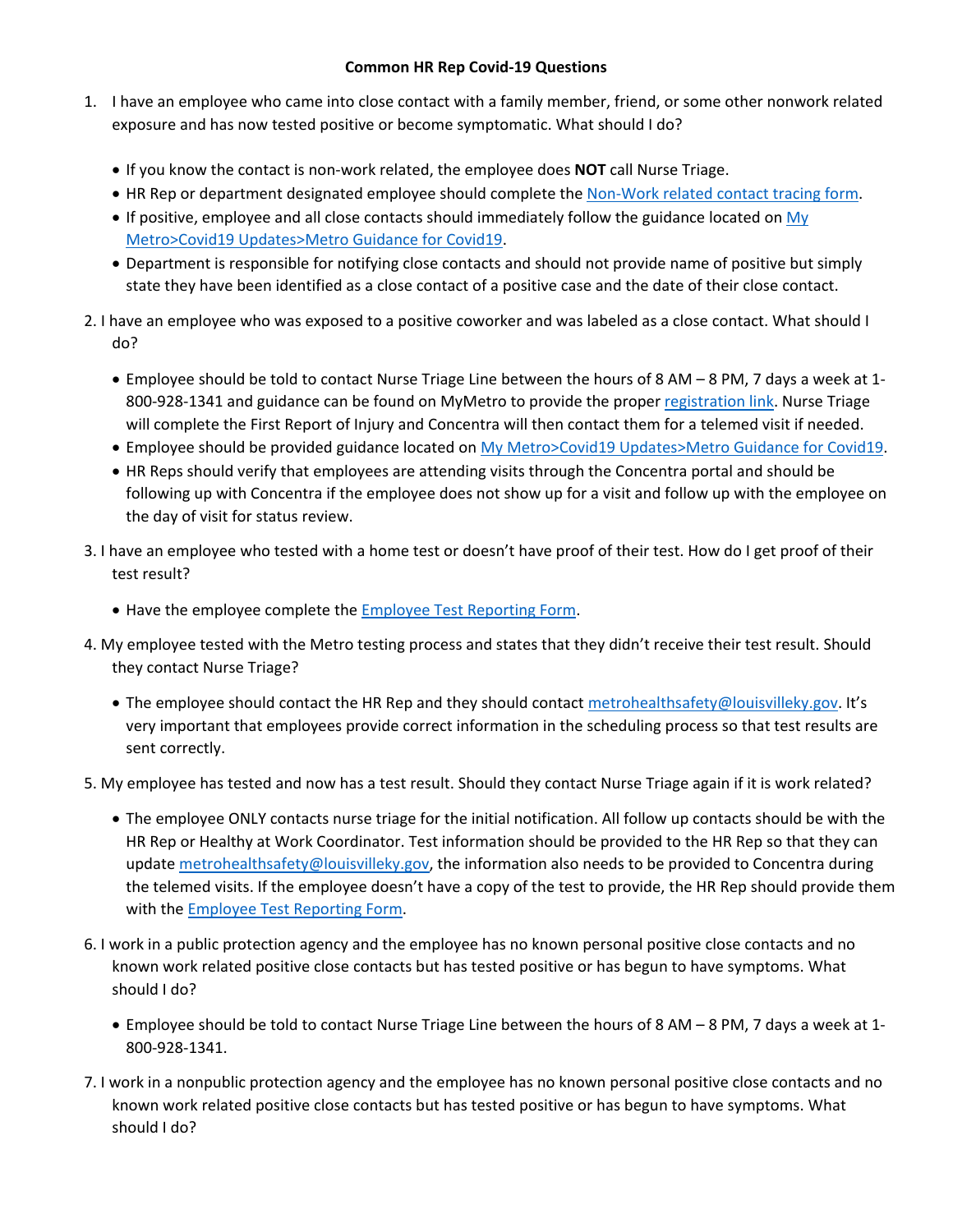- Employee should self-test and HR Rep should follow the guidance located on My Metro>Covid19 Updates>Metro Guidance for Covid19 concerning when employee should return to work.
- Nonwork related cases should follow the Emergency Sick Leave SOP when it is in effect. This is found on MyMetro>Covid19 Updates.
- Agencies should be sure to follow the correct pay code process for quarantine or isolation.
- If the employee wants to file a first report of injury they would file it through the normal process, not through nurse triage.
- 8. How do I properly calculate the return-to-work dates or dates for when to test?





Example of how to count days after a test result or after an exposure.



Example of once isolation period has ended and leaving the isolation period.

9. When would an employee **NOT** need to quarantine?

#### https://www.cdc.gov/coronavirus/2019-ncov/your-health/quarantine-isolation.html

If you came into close contact with someone with COVID-19 and you are in one of the following groups, you do not need to quarantine.

- You are ages 18 or older and have received all recommended vaccine doses, including boosters and additional primary shots for some immunocompromised people.
- You are ages 5-17 and completed the primary series of COVID-19 vaccines.
- You tested positive for COVID-19 using a viral test within the last 90 days.

Instead of quarantining, you should wear a well-fitting mask around others for 10 days from the date of your last close contact with someone with COVID-19 (considered day 0). Get tested at least 5 days after you last had close contact with someone with COVID-19. If you test positive or develop COVID-19 symptoms, isolate from other people and follow Isolation recommendations.

If you tested positive for COVID-19 using a viral test within the previous 90 days and subsequently recovered and remain without COVID-19 symptoms, you do not need to quarantine or get tested after close contact. You should wear a well-fitting mask around others for 10 days from the date of your last close contact with someone with COVID-19 (considered day 0).

10. How does my employee reschedule the 5-day early release test?

Employees should NOT contact Nurse Triage to reschedule tests. Employees can Family Health Centers website, the Churchill Downs testing site, or their own testing location for follow up testing. Employees will need their Employee ID to be tested at one of the Metro testing locations.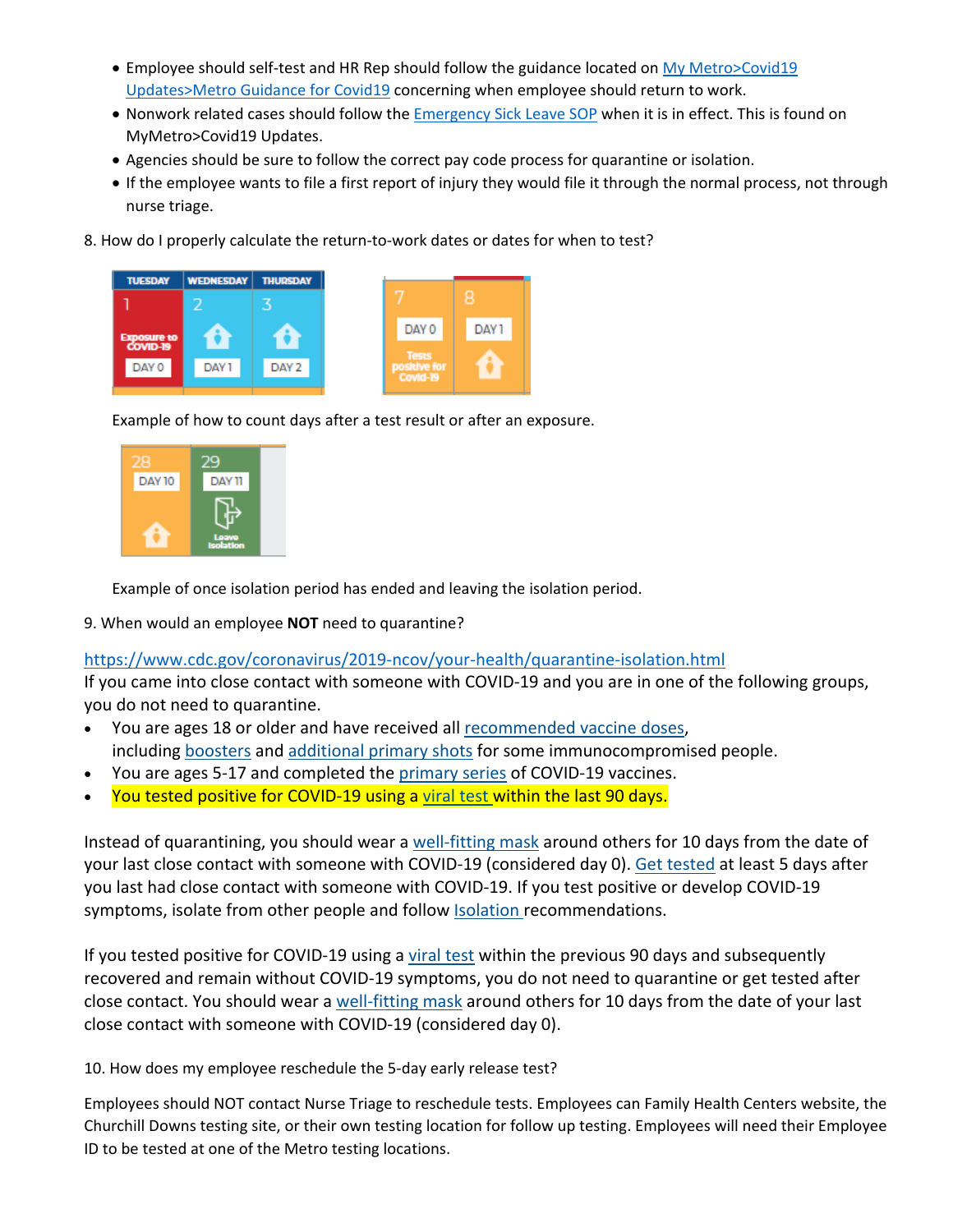11. I have an employee who wants to follow up with Nurse Triage. Is that allowed?

Employees should not be contacting Nurse Triage for follow up tests, questions concerning quarantine or isolation, questions on test results, return to work, etc. Once the initial call is made to report and file a claim, this is the only time the employee is to contact Nurse Triage.